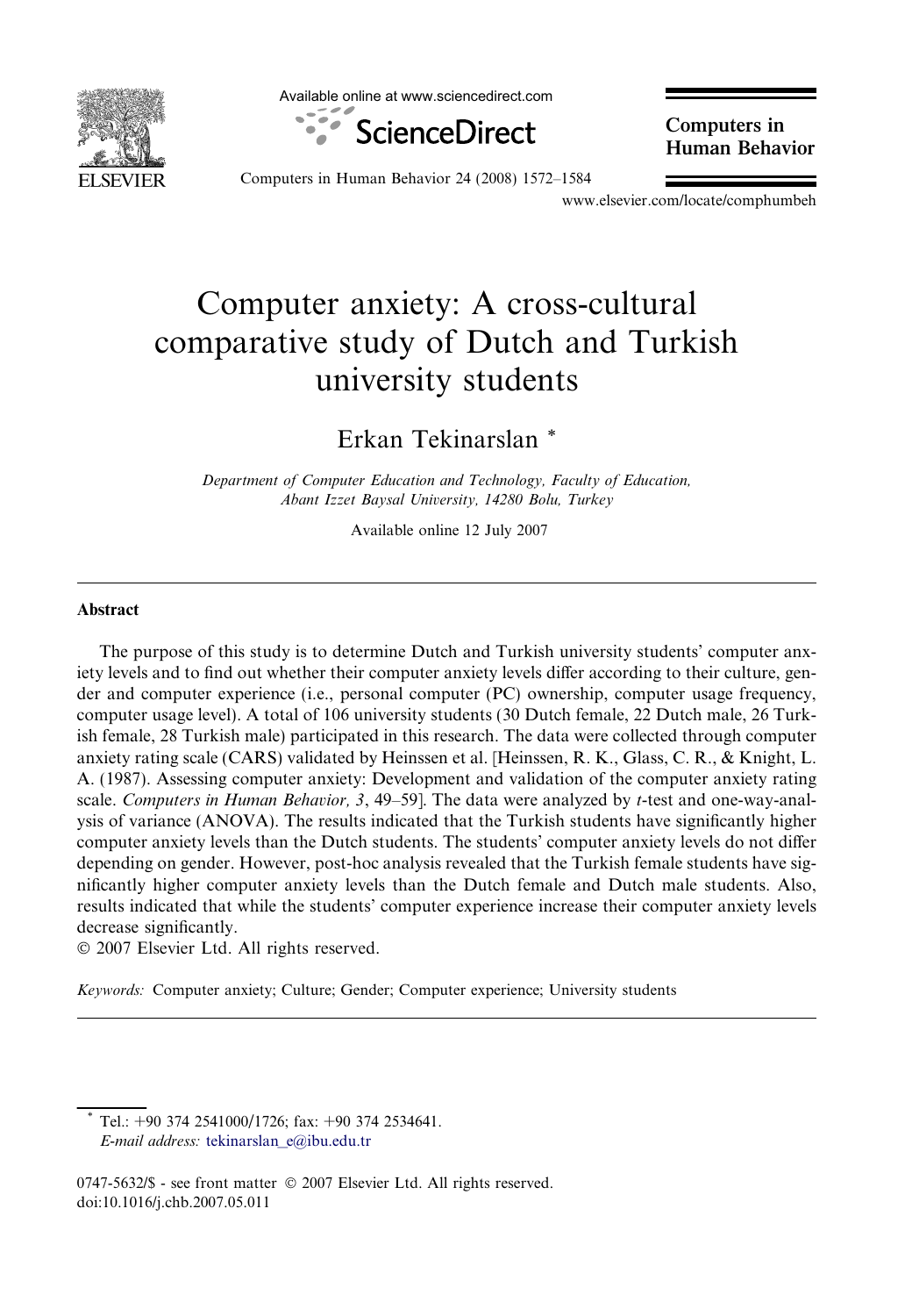## 1. Introduction

According to [Sanders \(2003\)](#page--1-0), ''anxiety is a complex network of different elements – cognition, emotion, biology, behavior and environment – which are linked and trigger one another off'' (p. 4). For instance, ''thoughts, feelings, physiology, behavior and environment interact with each other in many different ways, each playing varying roles in the different anxiety problems'' [\(Sanders, 2003, p. 5](#page--1-0)) such as computer anxiety.

There are numerous definitions of computer anxiety in the related literature. For instance, according to [Desai and Richards \(1998\)](#page--1-0) computer anxiety refers to the stress due to cognitive as well as psychological factors invoked by the use of computers. [Hakki](#page--1-0)[nen \(1994\)](#page--1-0) defines computer anxiety as fears and suspicions of people unfamiliar with computers. According to [Heinssen, Glass, and Knight \(1987\),](#page--1-0) computer anxiety refers to negative emotions evoked in actual or anticipated interaction with computers. [Rohner](#page--1-0) [and Simonson \(1981\)](#page--1-0) consider computer anxiety as a mixture of feelings such as fear and worry people experience when they plan to interact with a computer or when they interact with it. When we analyze the definitions, we see that all of them point out negative feelings such as fear, stress, worry aroused by use or anticipated use of computers. Also, the behavioral indicators of computer anxiety include avoidance of use of computers and minimization of necessary interaction with computers ([Deane, Henderson, Barrelle, Saliba, &](#page--1-0) [Mahar, 1995; Maurer & Simonson, 1984\)](#page--1-0).

According to the related studies (e.g., [Bozionelos, 2001; Brosnan & Davidson, 1994;](#page--1-0) [Rosen & Maguire, 1990; Weil & Rosen, 1995](#page--1-0)) computer anxiety is an important problem in many societies since many people carry negative feelings toward computers and avoid using computers despite the big infusion of computers in every part of life. Studies on computer anxiety have increased in recent years focusing on reasons behind the computer anxiety.

The purpose of this study is to investigate computer anxiety levels of university students from two different countries, Netherlands and Turkey, and then to bring out whether the Dutch and Turkish students' computer anxiety levels differ depending on the culture, gender and computer experiences (i.e., personal computer (PC) ownership, usage frequency, usage level).

### 1.1. Country profiles

According to [The World Bank Group's \(2005\)](#page--1-0) world development indicators database there are notable differences between Netherlands and Turkey's demographic and economic statistics (see [Table 1](#page--1-0)). The population of Turkey (71.7 million) is bigger than population of Netherlands (16.3 million), but gross national income (GNI per capita) in Netherlands (31,700 US \$) is higher than GNI per capita in Turkey (3750 US \$). Also, PC penetration rate per 1000 people in Netherlands (467) is higher than the PC penetration rate in Turkey (45), according to the statistics in 2002. Similarly, Internet user rate per 1000 people in Netherlands (522) is higher than the user rates in Turkey (85) in 2003 [\(The](#page--1-0) [World Bank Group, 2005](#page--1-0)). Also, while percentage of all households with access to a home computer is 69.19% in Netherlands in 2003, it is 10.25% in Turkey in 2004, according to the data obtained from information and communication technology database of [Organi](#page--1-0)[zation for Economic Co-operation and Development \(OECD\) \(2005\)](#page--1-0). These statistics indicate that Netherlands has considerably higher computer penetration rates than Turkey.